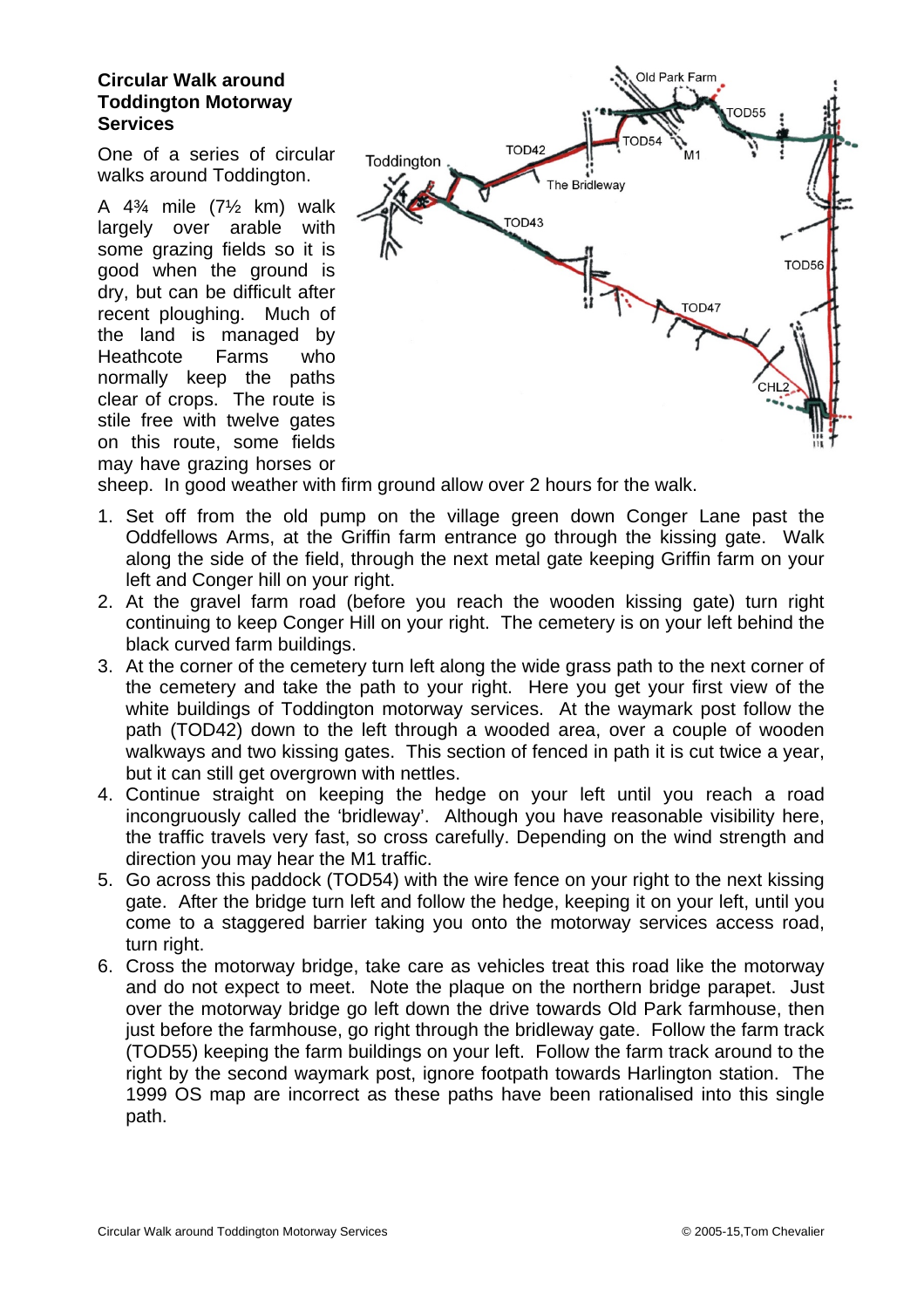7. Follow the track for about 400m until a waymark post, where the path continues left

- across the field to the pylon in the middle of the field, then toward the smaller pylon by the railway embankment. At the railway embankment is the new temporary (to 2016) haul road, cross this carefully and turn right.
- 8. Do not go under the railway, but continue south with the railway on your left. Walk under the pylons with a leachate treatment works on the right. The works was installed to treat the leatchate from the Sundon tip on the east of the railway. The ground here used to get very wet but the new raised path ensures it is accessible throughout the year.
- 9. Cross the haul road where it crosses under the railway. Continue south beside the railway for about a mile under the pylons, through a hedge and along the field edge. On the right is the south bound Toddington motorway service area.



- 10. The field ends as the M1 and railway converge but there are bridges over both. Turn right onto a concrete farm track over the motorway bridge. Looking over the bridge parapet you appreciate the speed that everyone rushes past on the motorway. As the (north side) parapet of the bridge ends, there is a gap in the wooden fence, go through this gap and down the wooded bank (CHL2), keeping the motorway fence on your right. At the bottom there is another gap into the field.
- 11. In the field there is a pylon and another in the field beyond, aim for the gap in the hedge between nearer right hand pylon where you should be able to see a yellow topped way mark post. Pass through the stagger and straight across the field to the hedge line, keeping the hedge on your right follow the hedge up the hill past a wood called Hipsey Spinney. This wood and Woodcock Spinney ahead are areas where wildlife is encouraged, so please keep dogs under control. Pass through the hedge, now keeping it on your left. On the right is a view of the sprawling northbound service area. The Parish Council have been trying for years (without any success) to have tree screening of the services – hence this unattractive view.
- 12. At the top of the hill we pass a waymark post, continue down the field edge passing Woodcock Spinney on our left. Another waymark post indicates where to cross the



right as you head up the hill. At the brow of the hill you see Toddington St George's church tower - stop and turn around to appreciate the vista where you may be able to make out the route you have walked.

15. As you follow this track back towards Toddington you again

ditch on a bridge. From here we go diagonally across the field to a bridge over the River Flit in the hedge line.

13. From the River Flit bridge aim straight across the field to the finger post where the path crosses the Bridleway road.

14. Carefully cross over the road, on the other side is a finger post pointing across the field (clipping the corner of the cultivated field) to a broad field edge path. Keep the ditch on your



pass the Cemetery, this time on your right, then turn left through two gates keeping Conger Hill on your right. Back through the kissing gate into Conger Lane, then turn